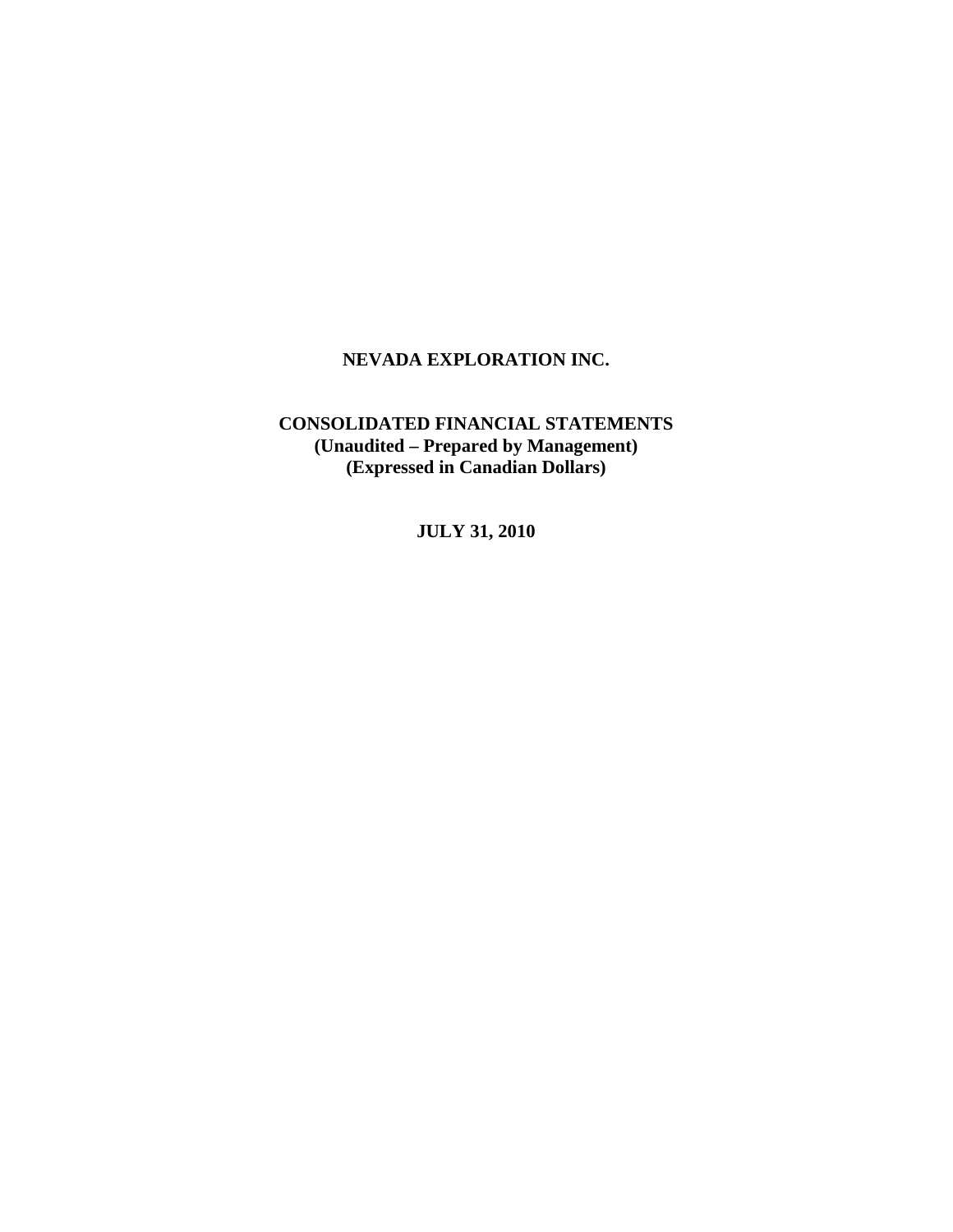# **UNAUDITED CONSOLIDATED INTERIM FINANCIAL STATEMENTS**

In accordance with National Instrument 51-102 released by the Canadian Securities Administrators, the Company discloses that its auditors have not reviewed the unaudited consolidated financial statements for the period ended July 31, 2010.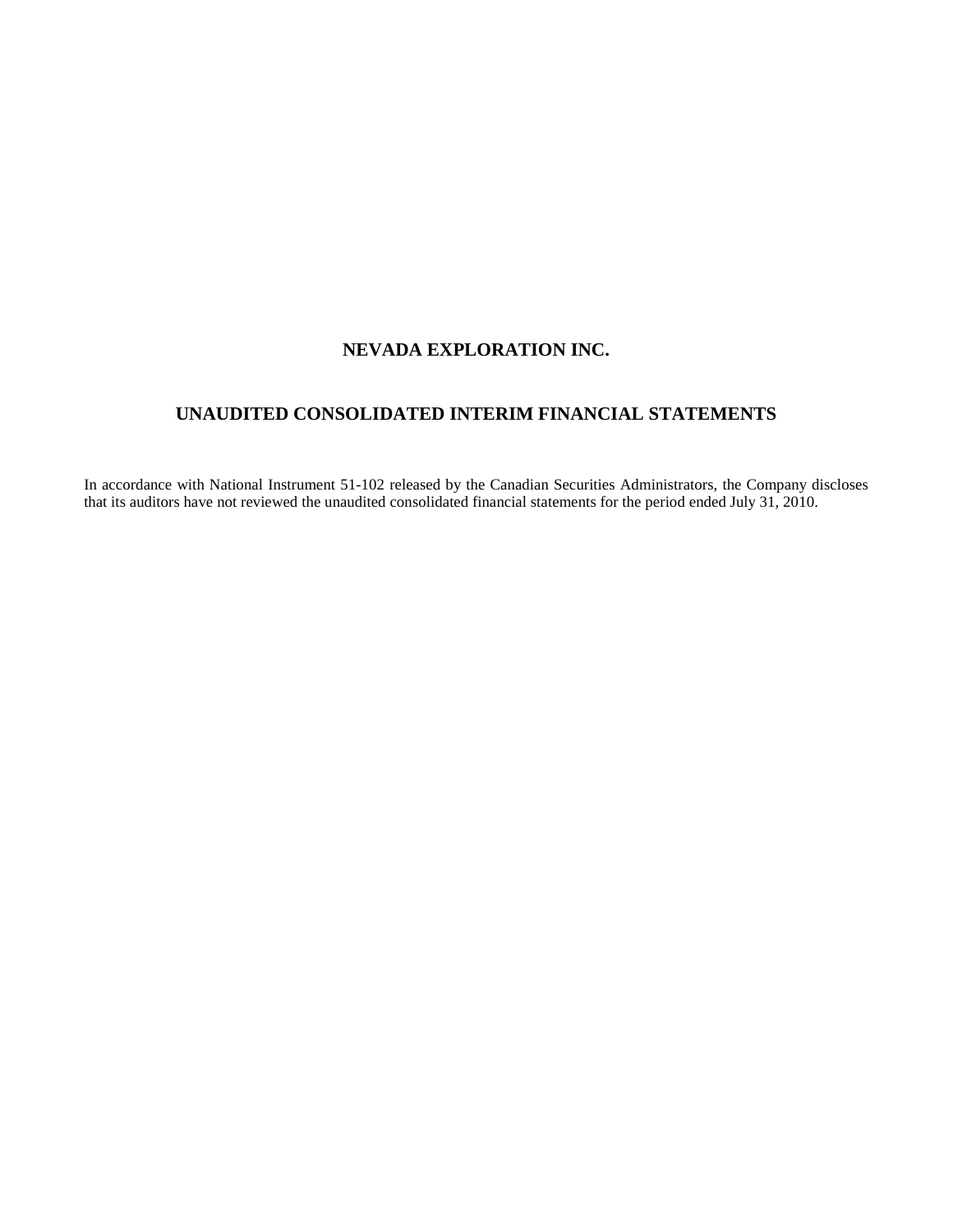CONSOLIDATED BALANCE SHEETS

(Unaudited)

(Expressed in Canadian Dollars)

|                                                                                           | <b>July 31,</b><br>2010 | April 30,<br>2010 |
|-------------------------------------------------------------------------------------------|-------------------------|-------------------|
| <b>CURRENT ASSETS</b>                                                                     |                         |                   |
| Cash and cash equivalents                                                                 | \$<br>65,610            | \$<br>55,253      |
| Amounts receivable                                                                        | 48,793                  | 66,027            |
| Loans receivable, bearing interest at a rate of 5% (Note 8)<br>Prepaid expenses and other | 107,128<br>7,587        | 104,519<br>7,495  |
|                                                                                           |                         |                   |
|                                                                                           | 229,118                 | 233,294           |
| <b>EQUIPMENT</b> (Note 3)                                                                 | 308,974                 | 335,493           |
| <b>MINERAL PROPERTIES</b> (Note 4)                                                        | 5,645,082               | 5,970,055         |
| <b>DEPOSITS AND BONDS</b>                                                                 | 92,444                  | 91,320            |
|                                                                                           | 6,275,618               | 6,630,162<br>\$   |
| <b>CURRENT LIABILITIES</b>                                                                |                         |                   |
| Accounts payable and accrued liabilities                                                  | \$<br>164,310           | \$<br>148,294     |
| Current portion of long-term debt (Note 5)                                                | 26,002                  | 25,296            |
|                                                                                           | 190,312                 | 173,590           |
| <b>LONG-TERM DEBT</b> (Note 5)                                                            | 28,058                  | 34,287            |
|                                                                                           | 218,370                 | 207,877           |
| <b>SHAREHOLDERS' EQUITY</b>                                                               |                         |                   |
| Capital stock (Note 6)                                                                    | 10,686,870              | 10,686,870        |
| Warrants (Note 6)                                                                         | 450,800                 | 450,800           |
| Contributed surplus (Note 6)                                                              | 3,894,126               | 3,875,772         |
| Deficit                                                                                   | (8,974,548)             | (8,591,157)       |
|                                                                                           | 6,057,248               | 6,422,285         |
|                                                                                           | 6,275,618<br>\$         | 6,630,162<br>\$   |

*NATURE AND CONTINUANCE OF OPERATIONS (NOTE 1) SUBSEQUENT EVENT (NOTE 13)*

The accompanying notes are an integral part of these financial statements.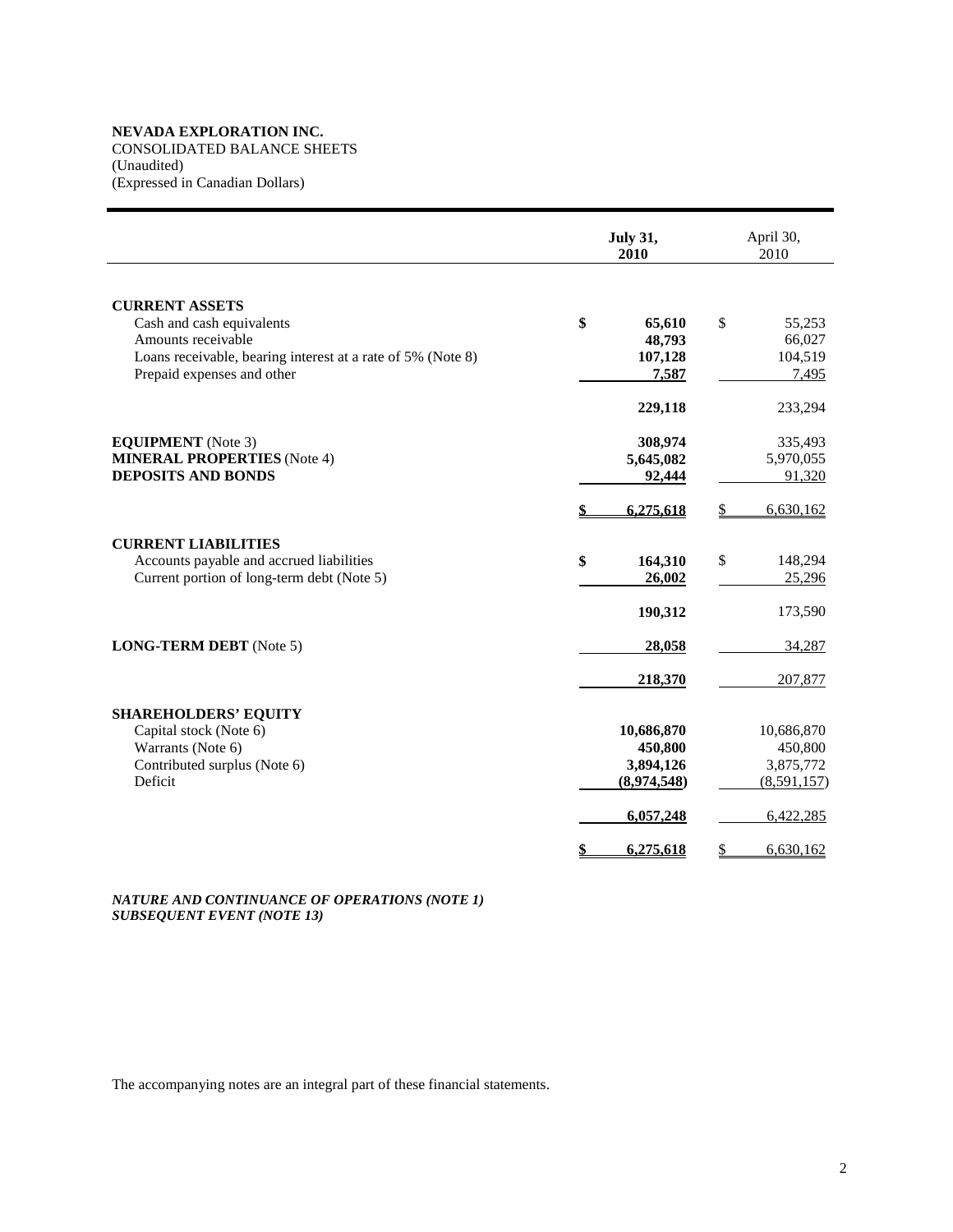### **NEVADA EXPLORATION INC.**  CONSOLIDATED STATEMENTS OF OPERATIONS, COMPREHENSIVE LOSS AND DEFICIT (Unaudited) (Expressed in Canadian Dollars) FOR THE THREE MONTHS ENDED JULY 31,

|                                                      | 2010 |                   | 2009           |
|------------------------------------------------------|------|-------------------|----------------|
| <b>INCOME</b><br>Consulting                          | \$   | 43,788<br>\$      |                |
| Interest                                             |      | 1,340<br>45,128   | 2,470<br>2,470 |
| <b>EXPENSES</b>                                      |      |                   |                |
| Amortization                                         |      | 26,519            | 43,827         |
| Foreign exchange (gain) loss                         |      | (3,314)           | 19,497         |
| Interest and bank charges                            |      | 1,314             | (7,634)        |
| Office expenses and other                            |      | 13,267            | 13,891         |
| Professional fees, consulting and investor relations |      | 32,161            | 28,975         |
| Rent                                                 |      | 18,666            | 35,790         |
| <b>Salaries</b>                                      |      | 98,123            | 104,707        |
| Stock-based compensation (Note 7)                    |      | 18,354            | 69,230         |
| Travel                                               |      | 348               | 700            |
|                                                      |      | (205, 438)        | (308, 983)     |
| NET LOSS BEFORE OTHER ITEM                           |      | (160, 310)        | (306, 513)     |
| <b>OTHER ITEM</b>                                    |      |                   |                |
| Gain on write-off of accounts payable                |      | 14,304            |                |
| Loss on sale of equipment                            |      |                   | (12, 915)      |
| Write-off of mineral properties                      |      | (237, 385)        | $\sim$         |
|                                                      |      | (223,081)         | (12, 915)      |
| NET AND COMPREHENSIVE LOSS                           |      | (383, 391)        | (319, 428)     |
| <b>DEFICIT - BEGINNING OF PERIOD</b>                 |      | (8,591,157)       | (6,916,366)    |
|                                                      |      |                   |                |
| <b>DEFICIT - END OF PERIOD</b>                       |      | (8,974,548)<br>S. | (7,235,794)    |
| Basic and diluted loss per share                     |      | \$<br>(0.00)      | (0.01)         |
|                                                      |      |                   |                |
| Weighted average number of shares outstanding        |      | 82,866,777        | 59,029,104     |

The accompanying notes are an integral part of these financial statements.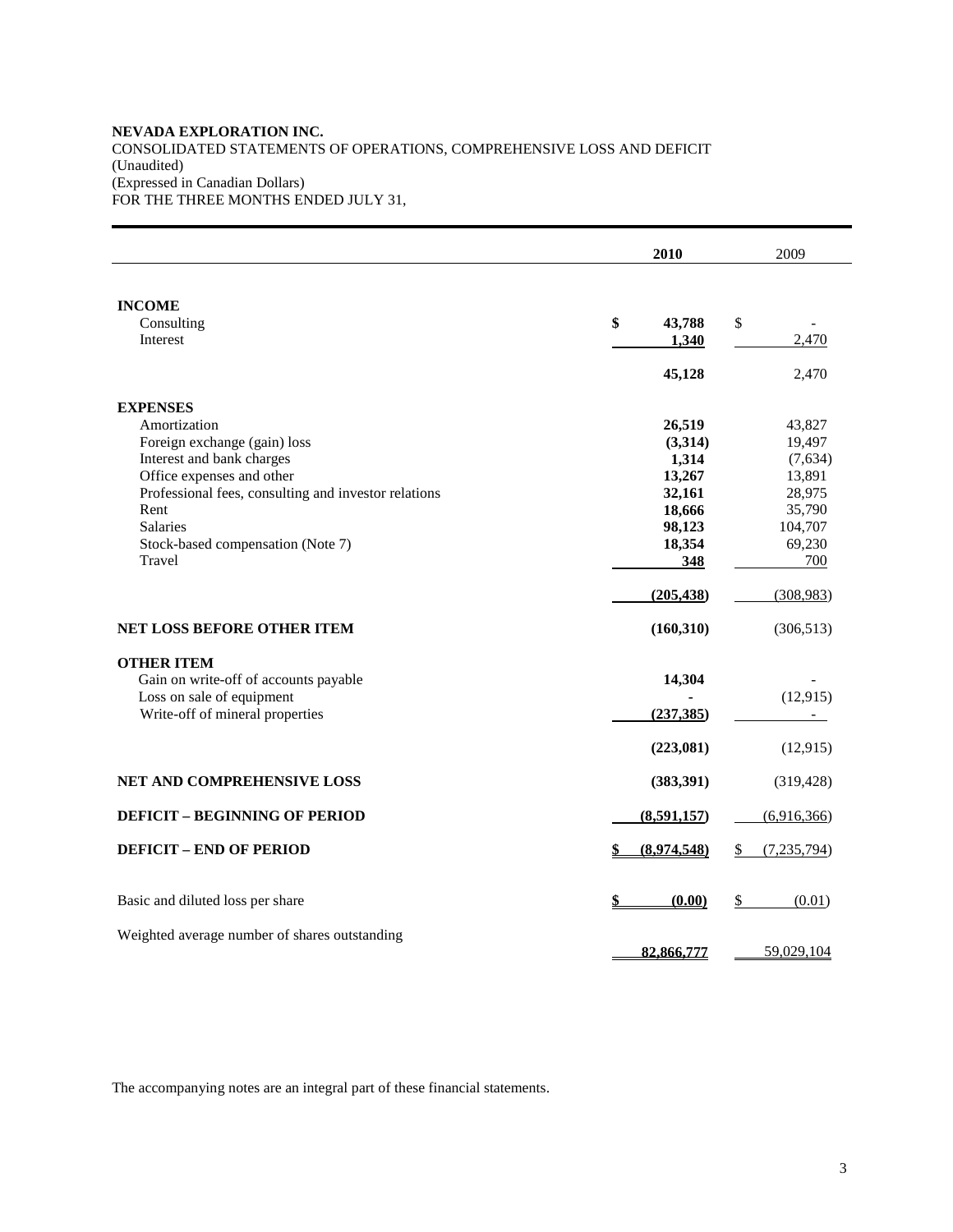CONSOLIDATED STATEMENTS OF CASH FLOWS (Unaudited) (Expressed in Canadian Dollars) FOR THE THREE MONTHS ENDED JULY 31,

|                                                        | 2010            | 2009             |
|--------------------------------------------------------|-----------------|------------------|
| <b>OPERATING ACTIVITIES</b>                            |                 |                  |
| Net loss                                               | \$<br>(383,391) | \$<br>(319, 428) |
| Items not affecting cash:                              |                 |                  |
| Amortization                                           | 26,519          | 43,827           |
| Accrued interest                                       | (2, 867)        | (9,815)          |
| Foreign exchange                                       | (1,340)         | 8,333            |
| Gain on write-off of accounts payable                  | (14, 304)       |                  |
| Loss on disposal of equipment                          |                 | 12,915           |
| Stock-based compensation                               | 18,354          | 69,230           |
| Write-off of mineral properties                        | 237,385         | $\sim$           |
|                                                        | (119, 644)      | (194, 938)       |
| Change in non-cash working capital items               |                 |                  |
| Prepaid expenses and other                             | 18,274          | 1.199            |
| Accounts payable and accrued liabilities               | 30,474          | 49,786           |
|                                                        | (70, 896)       | (143,953)        |
| <b>FINANCING ACTIVITIES</b>                            |                 |                  |
| Repayment of long-term debt                            | (6, 335)        |                  |
| Loan advance                                           |                 | 108,649          |
| Loan repayment                                         |                 | (7,105)          |
|                                                        | (6, 335)        | 101,544          |
| <b>INVESTING ACTIVITIES</b>                            |                 |                  |
| Loan receivable                                        |                 | 58,670           |
| Proceeds on sale of equipment                          |                 | 68,438           |
| Proceeds from mineral properties option                | 88,931          |                  |
| Mineral properties                                     | (1,343)         | (71, 283)        |
|                                                        | 87,588          | 55,825           |
| INCREASE IN CASH AND CASH EQUIVALENTS                  | 10,357          | 13,416           |
| <b>CASH AND CASH EQUIVALENTS - BEGINNING OF PERIOD</b> | 55,253          | 36,215           |
| <b>CASH AND CASH EQUIVALENTS - END OF PERIOD</b>       | \$<br>65,610    | \$<br>49,631     |

The accompanying notes are an integral part of these financial statements.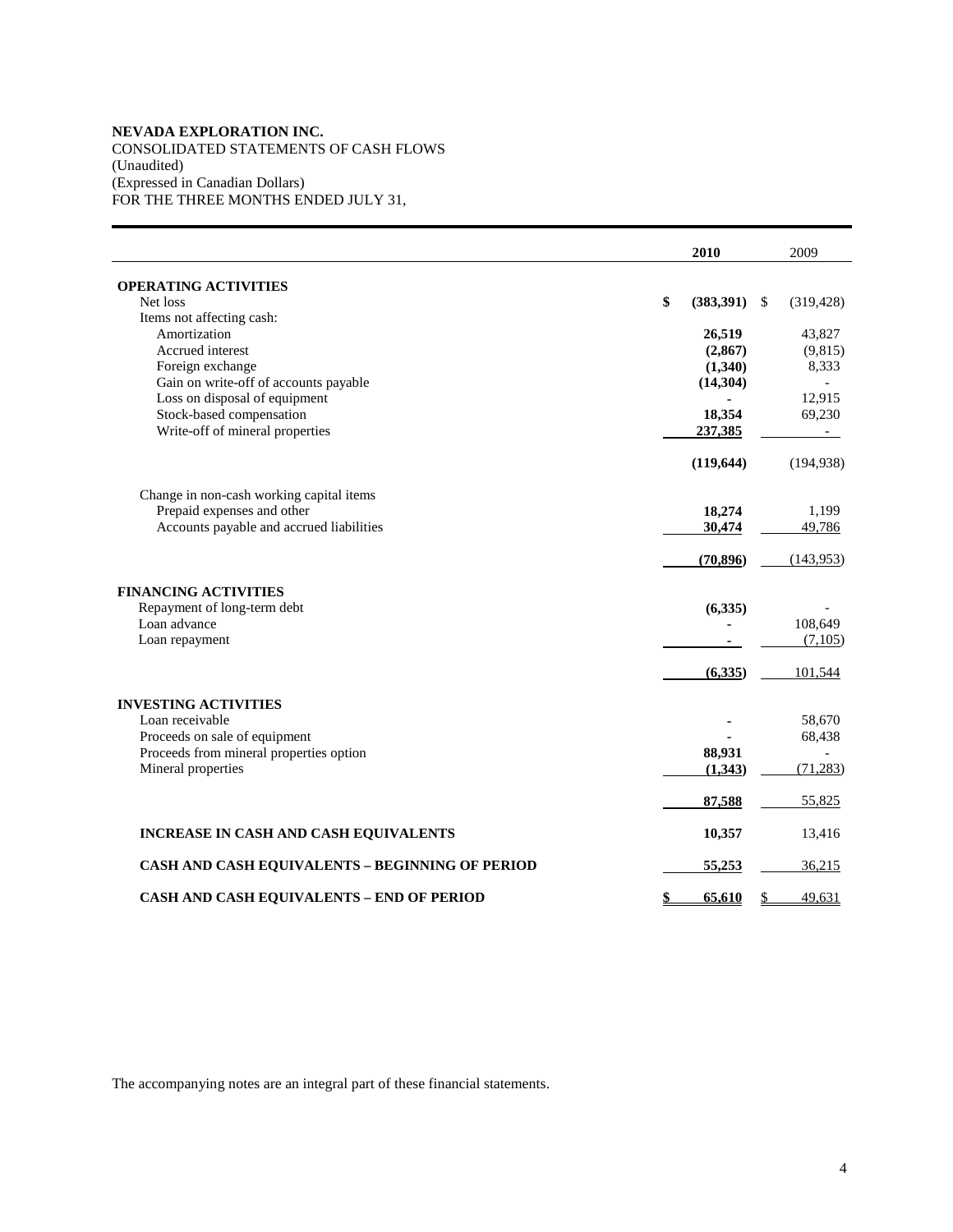**NEVADA EXPLORATION INC.**  NOTES TO CONSOLIDATED FINANCIAL STATEMENTS (Unaudited) (Expressed in Canadian Dollars) JULY 31, 2010

#### **1. BASIS OF PRESENTATION**

 The consolidated interim period financial statements have been prepared by the Company in accordance with Canadian generally accepted accounting principles. All financial summaries included are presented on a comparative and consistent basis showing the figures for the corresponding period in the preceding year. The preparation of financial data is based on accounting principles and practices consistent with those used in the preparation of annual financial statements, except as noted below. Certain information and footnote disclosure normally included in financial statements prepared in accordance with generally accepted accounting principles have been condensed or omitted. These consolidated interim period statements should be read together with the audited financial statements and the accompanying notes included in the Company's latest annual report. In the opinion of the Company, its unaudited consolidated interim financial statements contain all adjustments necessary in order to present a fair statement of the results of the interim periods presented.

#### *Principles of consolidation*

 These consolidated financial statements include the accounts of the Company and its wholly-owned subsidiary, 2107189 Ontario Inc. and its wholly owned United States subsidiary Pediment Gold LLC. Significant inter-company balances and transactions have been eliminated upon consolidation.

#### **Recent accounting pronouncements**

#### *Business combinations*

 In January 2009, the CICA issued Handbook Section 1582, Business Combinations, which replaces the existing standards. This section establishes the standards for the accounting of business combinations, and states that all assets and liabilities of an acquired business will be recorded at fair value. Estimated obligations for contingent considerations and contingencies will also be recorded at fair value at the acquisition date. The standard also states that acquisitionrelated costs will be expensed as incurred and that restructuring charges will be expensed in the periods after the acquisition date. This standard is equivalent to the International Financial Reporting Standards on business combinations. This standard is applied prospectively to business combinations with acquisition dates on or after January 1, 2011. Earlier adoption is permitted. The Company is currently evaluating the impact of adopting this standard on its consolidated financial statements.

#### *Consolidated financial statements*

 In January 2009, the CICA issued Handbook Section 1601, consolidated financial statements, which replaces the existing standards. This section establishes the standards for preparing consolidated financial statements and is effective for interim and annual consolidated financial statements beginning on or after January 1, 2011. The Company is currently evaluating the impact of adopting this standard on its consolidated financial statements.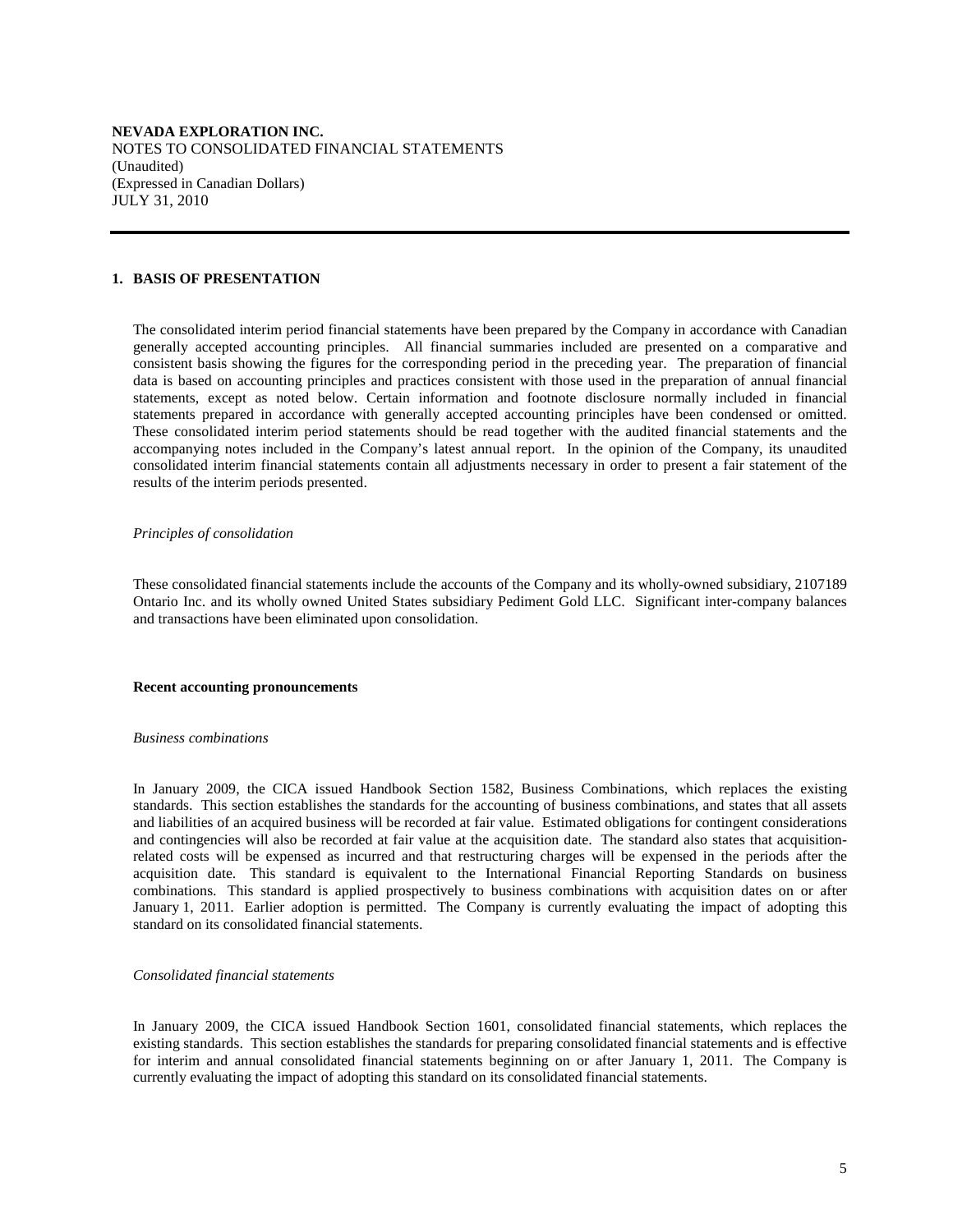#### **1. BASIS OF PRESENTATION** (cont'd…)

 **Recent accounting pronouncements** (cont'd…)

 *International financial reporting standards ("IFRS")* 

 In February 2008, the AcSB announced that 2011 is the changeover date for publicly-listed companies to use IFRS, replacing Canada's own GAAP. The date is for interim and annual financial statements relating to fiscal years beginning on or after January 1, 2011. The transition date of May 1, 2011 will require the restatement for comparative purposes of amounts reported by the Company for the year ended April 30, 2011. While the Company has begun assessing the adoption of IFRS for 2011, the financial reporting impact of the transition to IFRS cannot be reasonably estimated at this time.

#### **2. NATURE AND CONTINUANCE OF OPERATIONS**

The Company was incorporated on April 6, 2006 under the Canada Business Corporations Act and is in the process of acquiring and exploring mineral properties and has not yet determined whether its properties contain reserves that are economically recoverable. The amounts shown for mineral properties and related deferred exploration costs represent costs incurred to date and do not reflect present or future values. The recoverability of these capitalized costs is dependent upon the existence of economically recoverable reserves, the ability of the Company to obtain necessary financing to complete the development of those reserves, and future profitable production.

These financial statements have been prepared in accordance with Canadian generally accepted accounting principles on a going concern basis that presumes the realization of assets and discharge of liabilities in the normal course of business for the foreseeable future. The Company has a working capital deficiency as at July 31, 2010 and does not currently have the financial resources to sustain operations. These financial statements do not include any adjustments to the amounts and classification of assets and liabilities that might be necessary should the Company be unable to continue operations. Continued operations of the Company are dependent on the Company's ability to receive continued financial support, complete public equity financing, or generate profitable operations in the future. Under the current difficult economic environment, access to the capital markets to obtain equity financing is very uncertain, and indeed may be unavailable to the Company on a timely basis. Subsequent to July 31, 2010 (Note 15) the Company completed a non-brokered private placement.

### **3. EQUIPMENT**

|                                                                             |    |                                        | <b>July 31,</b><br><b>2010</b>              |   |                                      | April 30,<br>2010 |                                          |    |                                       |     |                                      |
|-----------------------------------------------------------------------------|----|----------------------------------------|---------------------------------------------|---|--------------------------------------|-------------------|------------------------------------------|----|---------------------------------------|-----|--------------------------------------|
|                                                                             |    | Cost                                   | Accumulated<br>amortization                 |   | Net<br>book<br>value                 |                   | Cost                                     |    | Accumulated<br>amortization           |     | Net<br>book<br>value                 |
| Exploration equipment<br>Vehicles<br>Computer equipment<br>Office equipment | S  | 341,715<br>139,666<br>23,257<br>80,868 | \$<br>129,498<br>76,291<br>18,967<br>51,776 | S | 212.217<br>63,375<br>4.290<br>29,092 |                   | \$341,715<br>139,666<br>23,257<br>80,868 | \$ | 114.297<br>69,892<br>17.761<br>48,063 | S.  | 227,418<br>69,774<br>5,496<br>32,805 |
|                                                                             | \$ | 585,506                                | \$<br>276,532                               | S | 308,974                              |                   | 585,506<br>\$.                           | \$ | 250,013                               | \$. | 335.493                              |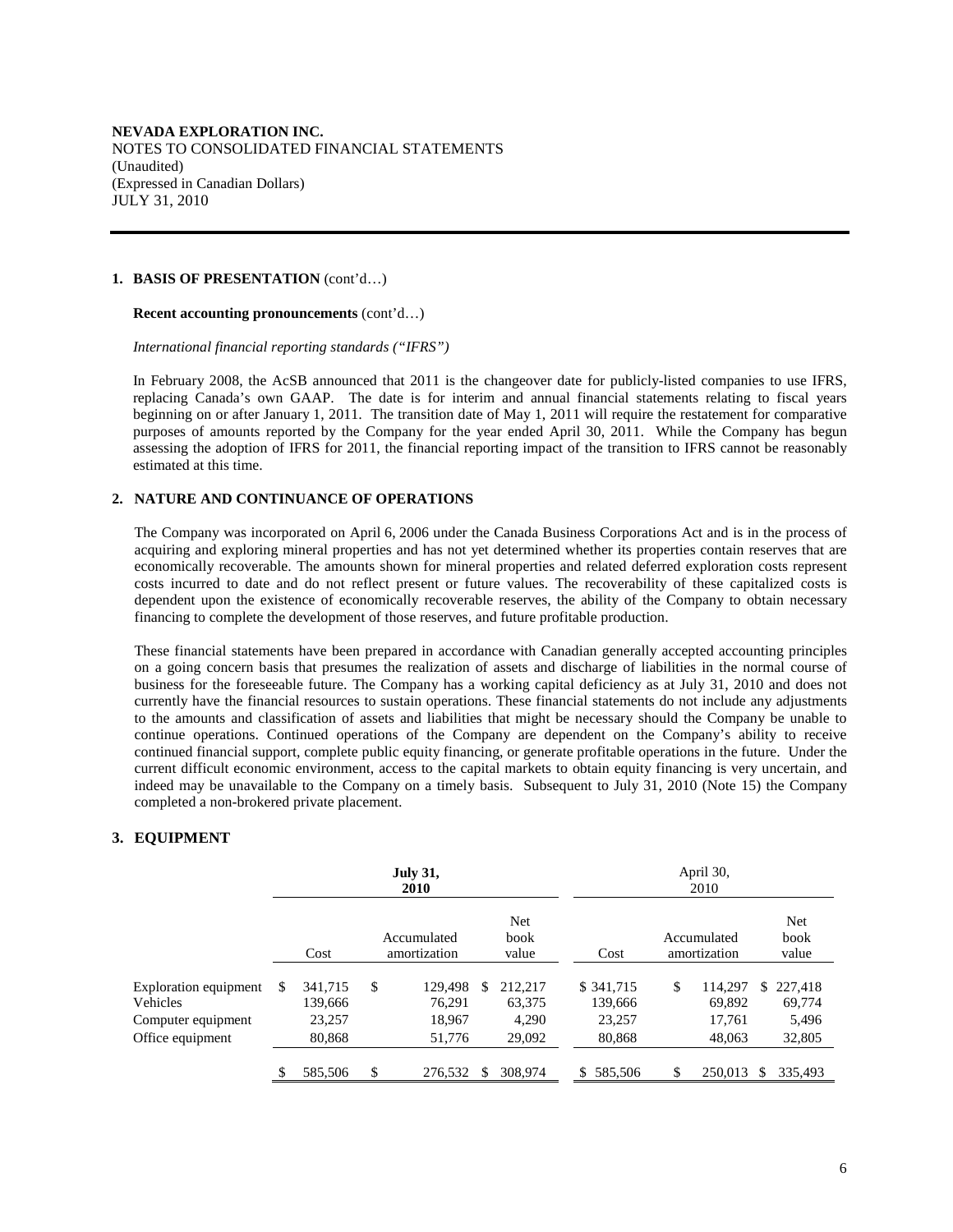NOTES TO CONSOLIDATED FINANCIAL STATEMENTS (Unaudited) (Expressed in Canadian Dollars) JULY 31, 2010

## **4. MINERAL PROPERTIES**

|                                                                                          | AW                 | <b>BU</b>               | DU        | FJ            | HP                       | JU                       | KC                       | RP        | <b>SP</b> | WF                       | <b>WM</b>                | Total                  |
|------------------------------------------------------------------------------------------|--------------------|-------------------------|-----------|---------------|--------------------------|--------------------------|--------------------------|-----------|-----------|--------------------------|--------------------------|------------------------|
| <b>Acquisition costs</b><br>Balance – beginning of period<br>Additions (recovery) - cash | \$348,407<br>3,092 | 345,342<br>S<br>(1,749) | \$57,916  | 244,094<br>S. | \$ 37,167                | 117,630<br><sup>\$</sup> | \$404,595                | \$155,180 | \$211,795 | \$175,601                | \$61,902                 | \$2,163,629<br>1,343   |
| <b>Additions - shares</b>                                                                |                    |                         |           |               |                          |                          |                          |           |           |                          |                          |                        |
| Option payments received<br>Write-offs                                                   | (88,931)           | $\sim$                  | (57, 916) |               | ٠                        |                          | $\overline{\phantom{a}}$ |           |           | $\overline{\phantom{a}}$ | (61,902)                 | (88,931)<br>(119, 818) |
| Balance – end of period                                                                  | 262,568            | 343,593                 | $\sim$    | 244,094       | 37,167                   | 117,630                  | 404,595                  | 155,180   | 211,795   | 175,601                  | $\sim$                   | 1,956,223              |
| <b>Exploration costs</b><br>Balance – beginning of period<br>Incurred during the period  | 523,709            | 928,275                 | 38,923    | 1,080,250     | 802,846                  | 60,305                   | 55,437                   | 67,733    | 86,482    | 83,822                   | 78,644                   | 3,806,426              |
| Drilling<br>Geochemical                                                                  |                    |                         |           |               |                          |                          |                          |           |           |                          |                          |                        |
| Geophysics                                                                               |                    |                         |           |               |                          |                          |                          |           |           |                          |                          |                        |
| Geological<br>Permitting                                                                 |                    |                         |           |               |                          |                          |                          |           |           |                          |                          |                        |
| Travel<br>Write-offs                                                                     |                    | $\sim$                  | (38, 923) |               | $\overline{\phantom{a}}$ | -                        | $\overline{\phantom{a}}$ |           |           | ٠                        | (78, 644)                | (117, 567)             |
| Balance – end of period                                                                  | 523,709            | 928,275                 |           | 1,080,250     | 802,846                  | 60,305                   | 55,437                   | 67,733    | 86,482    | 83,822                   |                          | 3,688,859              |
| <b>Total costs</b>                                                                       | 786,277            | 1,271,868               | ۰         | 1,328,344     | 840,013                  | 177,935                  | 460,032                  | 222,913   | 298,277   | 259,423                  | $\overline{\phantom{a}}$ | 5,645,082              |

July 31, 2010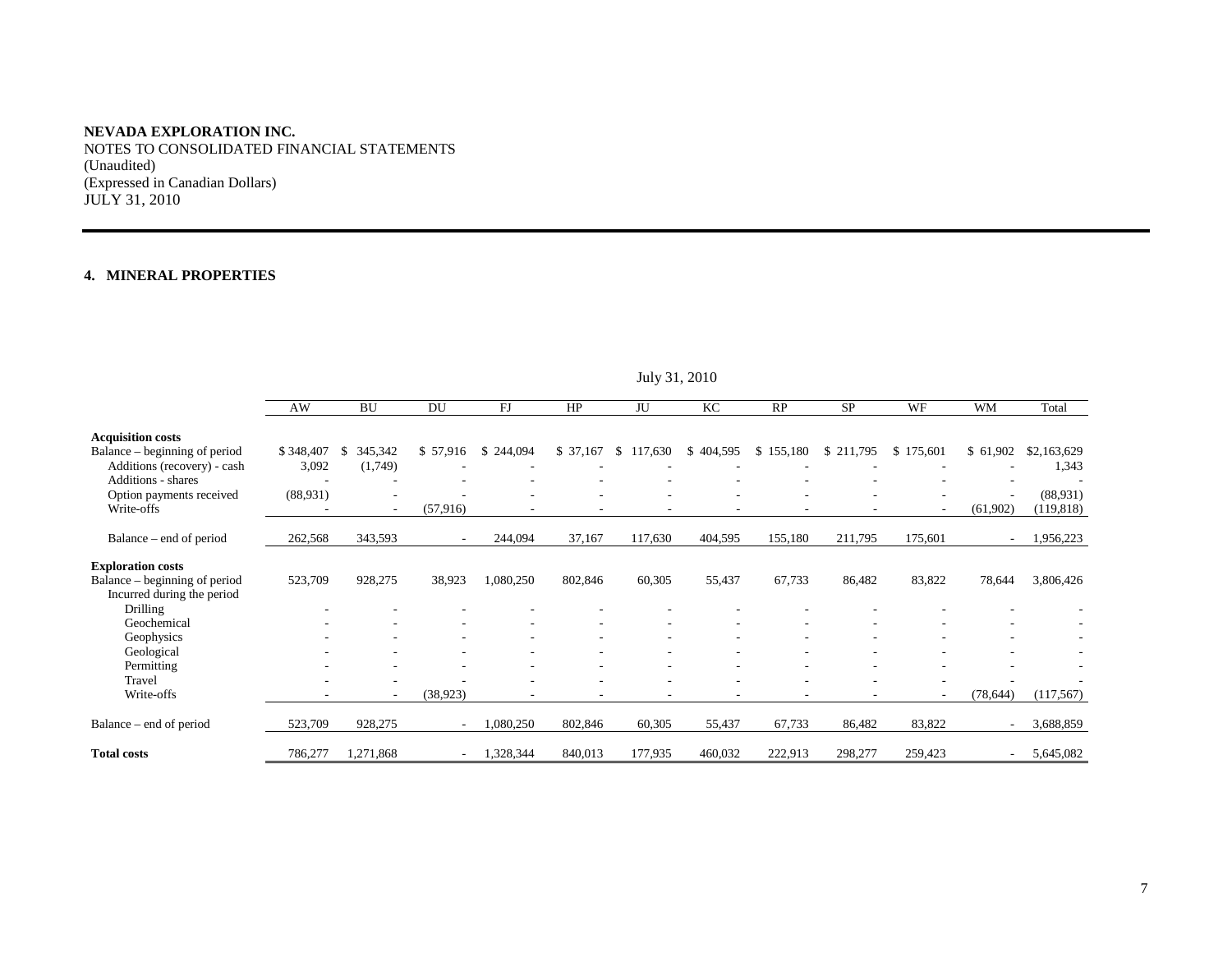NOTES TO CONSOLIDATED FINANCIAL STATEMENTS (Unaudited) (Expressed in Canadian Dollars) JULY 31, 2010

## **4. MINERAL PROPERTIES** (cont'd…)

|                                                                                     | April 50, 2010 |                          |        |               |                         |                |                               |                 |               |               |           |                     |
|-------------------------------------------------------------------------------------|----------------|--------------------------|--------|---------------|-------------------------|----------------|-------------------------------|-----------------|---------------|---------------|-----------|---------------------|
|                                                                                     | AW             | <b>BU</b>                | DU     | FJ            | HP                      | JU             | KC                            | RP              | <b>SP</b>     | WF            | <b>WM</b> | Total               |
| <b>Acquisition costs</b><br>Balance – beginning of year                             | \$273,615      | S.<br>274,460 \$         | 45,306 | \$<br>223,171 | 33,519<br>-\$           | 86,502<br>- \$ | S.<br>260,161 \$              | 110,683 \$      | 146,786 \$    | 131,478 \$    |           | 47,353 \$ 1,633,034 |
| Additions - cash<br>Additions - shares                                              | 74,792         | 70,882                   | 12,610 | 24,923        | 3,648                   | 31,128         | 135,184<br>9,250              | 44,497          | 65,009        | 44,123        | 14,549    | 521,345<br>9,250    |
| Balance – end of year                                                               | 348,407        | 345,342                  | 57,916 | 248,094       | 37,167                  | 117,630        | 404,595                       | 155,180         | 211,795       | 175,601       | 61,902    | 2,163,629           |
| <b>Exploration costs</b><br>Balance – beginning of year<br>Incurred during the year | 522,276        | 921,262                  | 38,923 | 1,043,403     | 799,405                 | 51,930         | 55,330                        | 51,691          | 83,148        | 42,104        | 78,644    | 3,688,116           |
| Drilling<br>Geochemical                                                             | (10,277)       | (10,277)<br>1,071        | $\sim$ | (10,276)      | 150                     |                | ٠<br>۰                        |                 |               |               |           | (30, 830)<br>1,221  |
| Geophysics<br>Geological                                                            | 11,710         | 17,124                   |        | 9,891         | 1,877                   | 8,375          | ٠<br>$\overline{\phantom{a}}$ | 12,080<br>3,962 | 3,334         | 41,718<br>۰   |           | 53,798<br>56,273    |
| Permitting<br>Travel                                                                |                | (905)                    |        | 37,232        | 1,414                   |                | 107                           |                 |               | ۰             |           | 37,323<br>616       |
| Balance – end of year                                                               | 523,709        | 928,275                  | 38,923 | 1,080,250     | 802,846                 | 60,305         | 55,437                        | 67,733          | 86,482        | 83,822        | 78,644    | 3,806,426           |
| <b>Total costs</b>                                                                  |                | \$872,116 \$1,273,617 \$ | 96,839 | \$1,328,344   | 840,013<br><sup>8</sup> | 177,935<br>Y.  | 460,032<br>У.                 | 222,913<br>- 55 | 298,277<br>У. | 259,423<br>S. | \$140,546 | \$ 5,970,055        |

**April 30, 2010**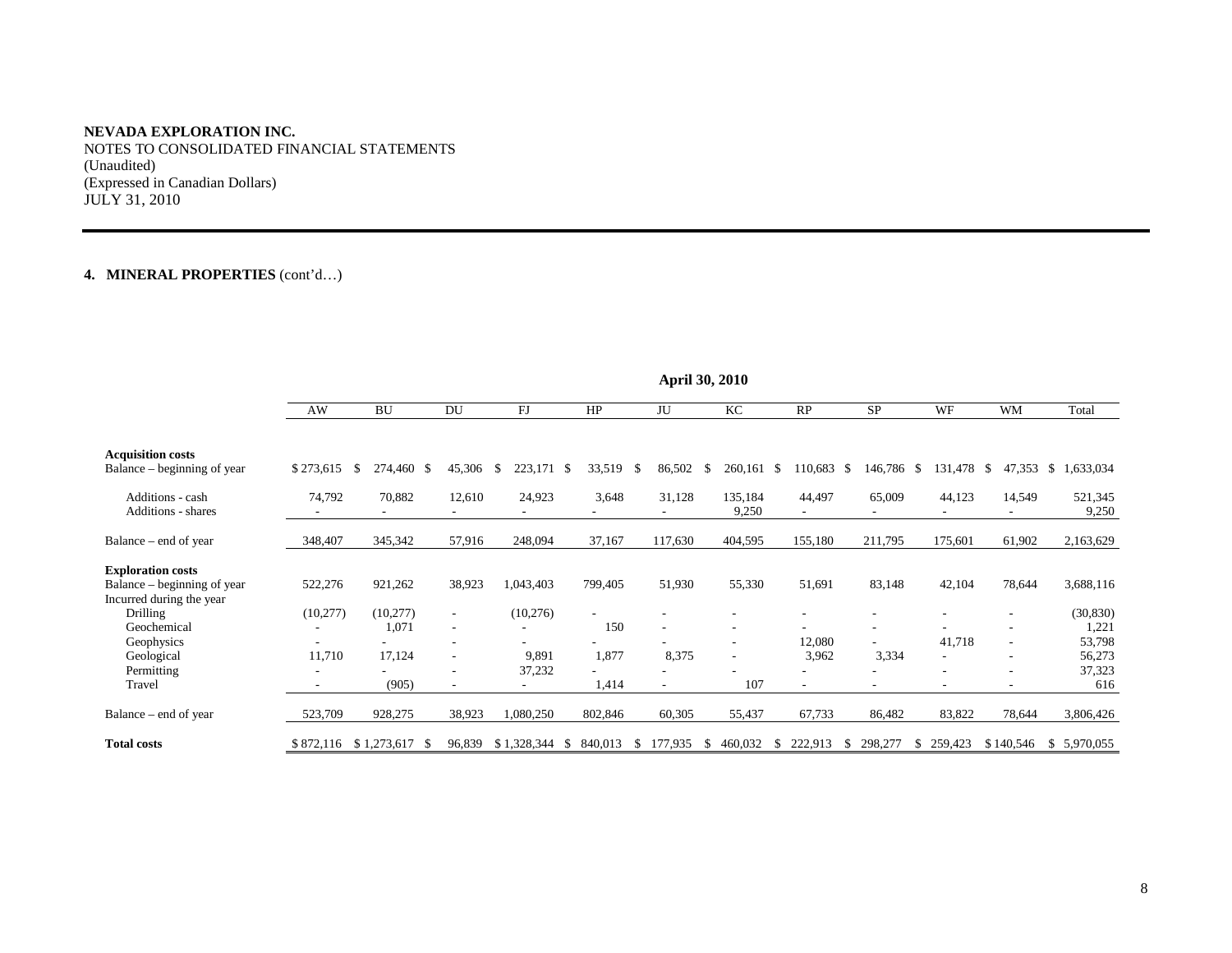#### **4. MINERAL PROPERTIES** (cont'd…)

#### **Awakening (AW)**

The Awakening Project is located in Humboldt County, Nevada, approximately 50 km north-northwest of Winnemucca, Nevada. The Company has a 100% interest in 420 claims (approx. 34.0 km<sup>2</sup>) at Awakening.

On July 1, 2008, the Company entered into a Mining Lease agreement with DIR Exploration Inc. ("DIR") on 15 claims (approx. 120 hectares), subject to a 3% NSR to DIR. Under the terms of the agreement, the Company is required to pay a minimum advance royalty of USD\$60,000 annually commencing on the fourth anniversary.

On June 4, 2010, the Company announced that it had entered into an Exploration and Option to Enter a Joint Venture Agreement with Northgate Minerals Corp. ("Northgate"), whereby Northgate may earn a joint venture interest in the Awakening Gold Project. Under the terms of the joint venture agreement, Northgate will have the option to earn a 51% interest in the Property by funding USD\$4,100,000 in qualifying expenditures over 5 years and making USD\$436,000 in cash payments by the third anniversary of the agreement, and if Northgate completes the initial 51% earn-in, Northgate may earn an additional 14%, for a total of 65%, by completing a feasibility report following 120 days after initial earn in. The Company received USD\$87,000 upon the signing of the joint venture agreement.

#### **Bull Creek (BU)**

The Bull Creek Project is located in Humboldt County, Nevada, approximately 60 km west-northwest of Winnemucca, Nevada. The Company has a 100% interest in 297 claims (approx. 24.0 km<sup>2</sup>) at Bull Creek.

#### **Dunphy (DU)**

The Dunphy Project is located in Eureka County, Nevada, approximately 40 km east of Battle Mountain, Nevada. The Company has a 100% interest in 78 claims (approx.  $6.\overline{3} \text{ km}^2$ ) at Dunphy. The Company is in the process of abandoning its investment in the Dunphy Project, resulting in a charge to operations of \$96,839 during the three months ended July 31, 2010.

#### **Fletcher Junction (FJ)**

The Fletcher Junction Project is located in Mineral County, Nevada, approximately 30 km southwest of Hawthorne, Nevada. The Company has a 100% interest in 127 claims (approx. 10.3 km<sup>2</sup>) at the Fletcher Junction Project, subject to a 1.25% net smelter return royalty ("NSR").

#### **Hot Pot (HP)**

On September 16, 2005, the Company entered into a Mining Lease Agreement at the Hot Pot Project located in Humboldt County, Nevada, approximately 30 km northwest of Battle Mountain, Nevada. Under the terms of the agreement, the Company is required to make annual payments of USD\$20,000 on each anniversary, and the agreement is subject to a 3% NSR to the property owner. The Company also controls 6 claims (approx. 50 hectares) at Hot Pot. All of the Company's mineral interests at Hot Pot are subject to a 1.25% NSR.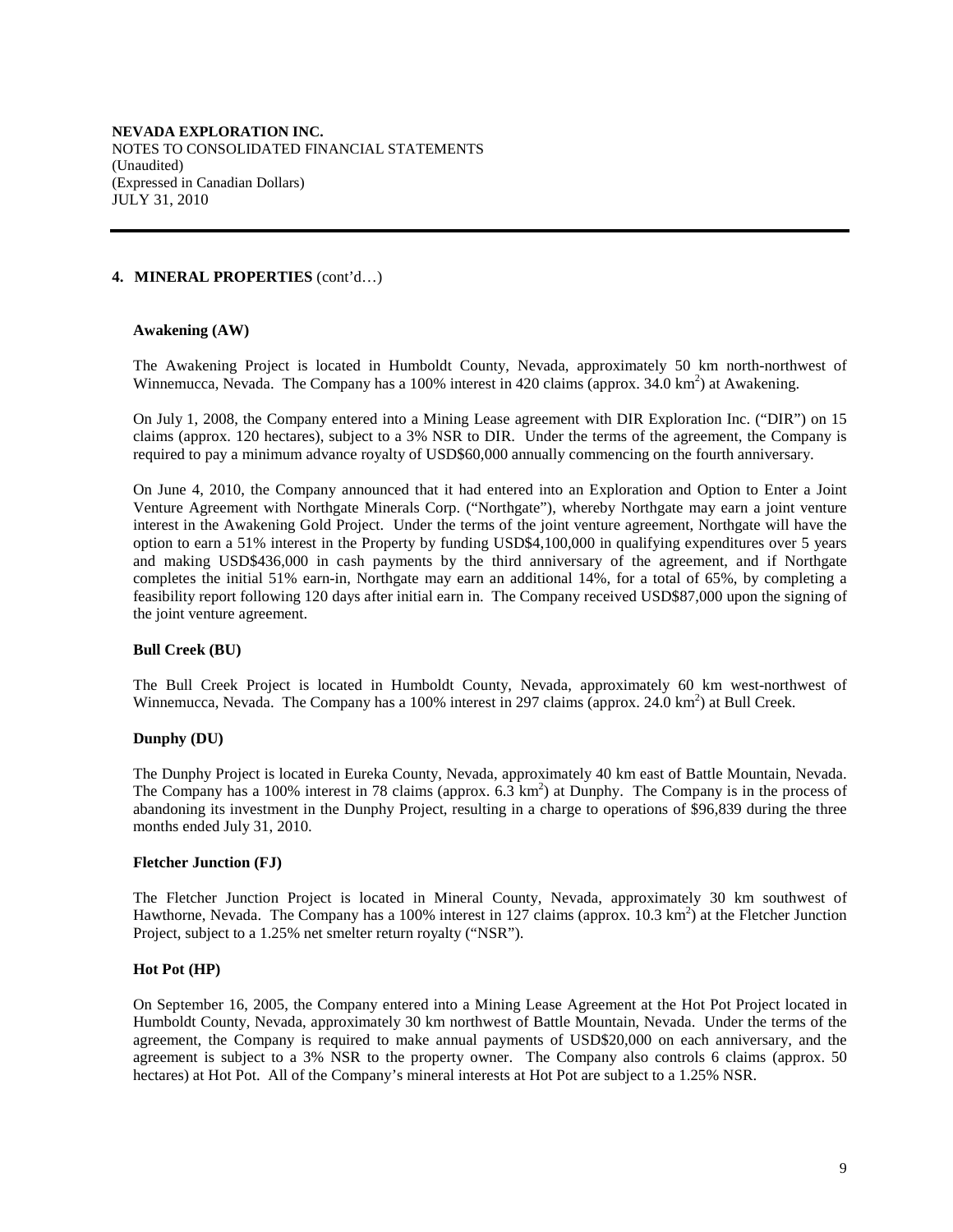#### **4. MINERAL PROPERTIES** (cont'd…)

#### **Hot Pot (HP)** (cont'd…)

On September 16, 2009, the Company entered into an Exploration Agreement with International Enexco Ltd. ("Enexco") whereby Enexco can earn a 51% interest in the Hot Pot Property by drilling 6,000 meters (19,600ft) over three years, with the option to earn an additional 19%, for 70% total, by drilling another 3,000 meters (9,800ft) during the fourth year. Enexco shall pay to the property owner all payments required to be made by the Company.

#### **Jungo (JU)**

The Jungo Property is located in both Humboldt and Pershing Counties, Nevada, approximately 60 km west of Winnemucca, Nevada. The Company has a 100% interest in 192 claims (approx.  $15.5 \text{ km}^2$ ) at Jungo.

#### **Kelly Creek (KC)**

The Kelly Creek Project is located in Humboldt County, Nevada, approximately 40 km north-northwest of Battle Mountain, Nevada. The Company has a 100% interest in all 581 claims (approx.  $47.0 \text{ km}^2$ ) at Kelly Creek.

On October 1, 2009, the Company entered into a Mining Lease and Option to Purchase Agreement with Genesis Gold Corporation ("Genesis"). Genesis has 100% interest in 254 claims at Kelly Creek under the Agreement, the Company is the Operator and has the option to purchase 100% of the Genesis claims for 50,000 common shares on the effective date (issued), 50,000 common shares on the first anniversary of the effective date and USD\$1,500,000, subject to a 1.5% Net Smelter Return Royalty ("Royalty"). The Company also has the option to purchase one half of the royalty (0.75%) for USD\$750,000.

The Company shall pay to Genesis advance royalty payments as follows:

| $1st$ anniversary                                       | \$5,000 |
|---------------------------------------------------------|---------|
| $2nd$ , 3 <sup>rd</sup> and 4 <sup>th</sup> anniversary | 10.000  |
| $5th$ and each subsequent anniversaries                 | 50,000  |

#### **Rye Patch (RP)**

The Rye Patch Project is located in Pershing County, Nevada, approximately 30 km northeast of Lovelock, Nevada. The Company has a 100% interest in 169 claims (approx. 13.7 km<sup>2</sup>) at Rye Patch. On May 22, 2008, the Company entered into a four year Mining Lease Agreement on an additional 65 hectares, subject to a 2.0% NSR. Under the terms of this agreement, the Company is required to make annual payments of USD\$10,000, and the Company has the option to purchase the property for USD\$325,000 at any time. On July 21, 2008, the Company entered into a four year Mining Lease Agreement on an additional 16 hectares, subject to a 2% NSR. Under the terms of this agreement the Company, is required to make annual payments of USD\$6,000, and the Company has the option to purchase this property for USD\$30,000.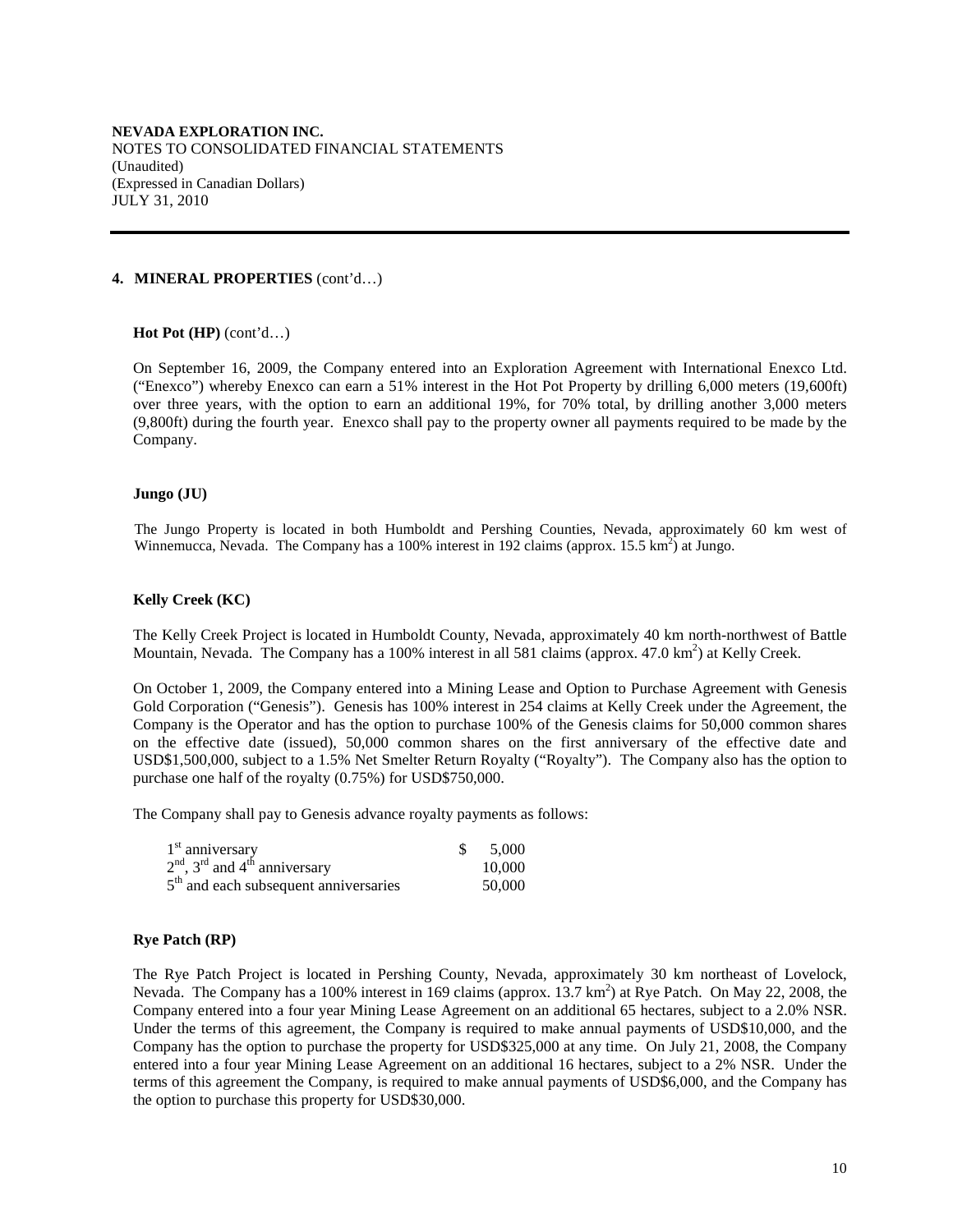#### **4. MINERAL PROPERTIES** (cont'd…)

#### **Sand Pass (SP)**

The Sand Pass Project is located in Humboldt County, Nevada, approximately 10 km north of Winnemucca, Nevada. The Company has a 100% interest in 197 claims (approx. 15.9 km<sup>2</sup>) at Sand Pass, and on July 10, 2008, the Company entered into a Mining Lease agreement for another 9.4 km<sup>2</sup> with multiple parties, subject to a 2% NSR. Under the terms of the agreement, the Company is required to make minimum lease payments of USD\$31,000 each anniversary.

#### **Winnemucca Mountain (WM)**

The Winnemucca Mountain Project is located in Humboldt County, Nevada, approximately 5 km west of Winnemucca, Nevada. The Company has a 100% interest in 90 claims (approx. 7.3  $km^2$ ) at Winnemucca Mountain. The Company is in the process of abandoning its investment in the Winnemucca Mountain project, resulting in a charge to operations of \$140,546 during the three months ended July 31, 2010.

#### **Whiskey Flats (WF)**

The Whiskey Flats Project is located in Mineral County, Nevada, approximately 20 km south of Hawthorne, Nevada. The Company has a 100% interest in 273 claims (22.1 km<sup>2</sup>) at Whiskey Flats.

#### **5. LONG-TERM DEBT**

 The Company has entered into various agreements to lease vehicles and exploration equipment which terminate in years between 2010 and 2013, with blended monthly payments of principle and interest ranging from US\$667 and US\$1,618, bearing interest rates from 1.93% to 7.99% per annum. The Capital lease obligation is payable as follows:

|                                                                      | July 31,<br>2010         |    |                    |
|----------------------------------------------------------------------|--------------------------|----|--------------------|
| Lease obligations<br>Deduct: amount representing interest            | \$<br>54,832<br>(772)    | \$ | 63,173<br>(3,590)  |
| Present value of minimum lease payments due<br>Less: current portion | \$<br>54,060<br>(26,002) | \$ | 59,583<br>(25,296) |
|                                                                      | \$<br>28,058             | \$ | 34.287             |

Remaining fiscal principal payments of long-term debt are as follows:

| 2011<br>2012 | 19,352<br>\$<br>27,231 |
|--------------|------------------------|
| 2013         | 7.477                  |
|              | 54,060                 |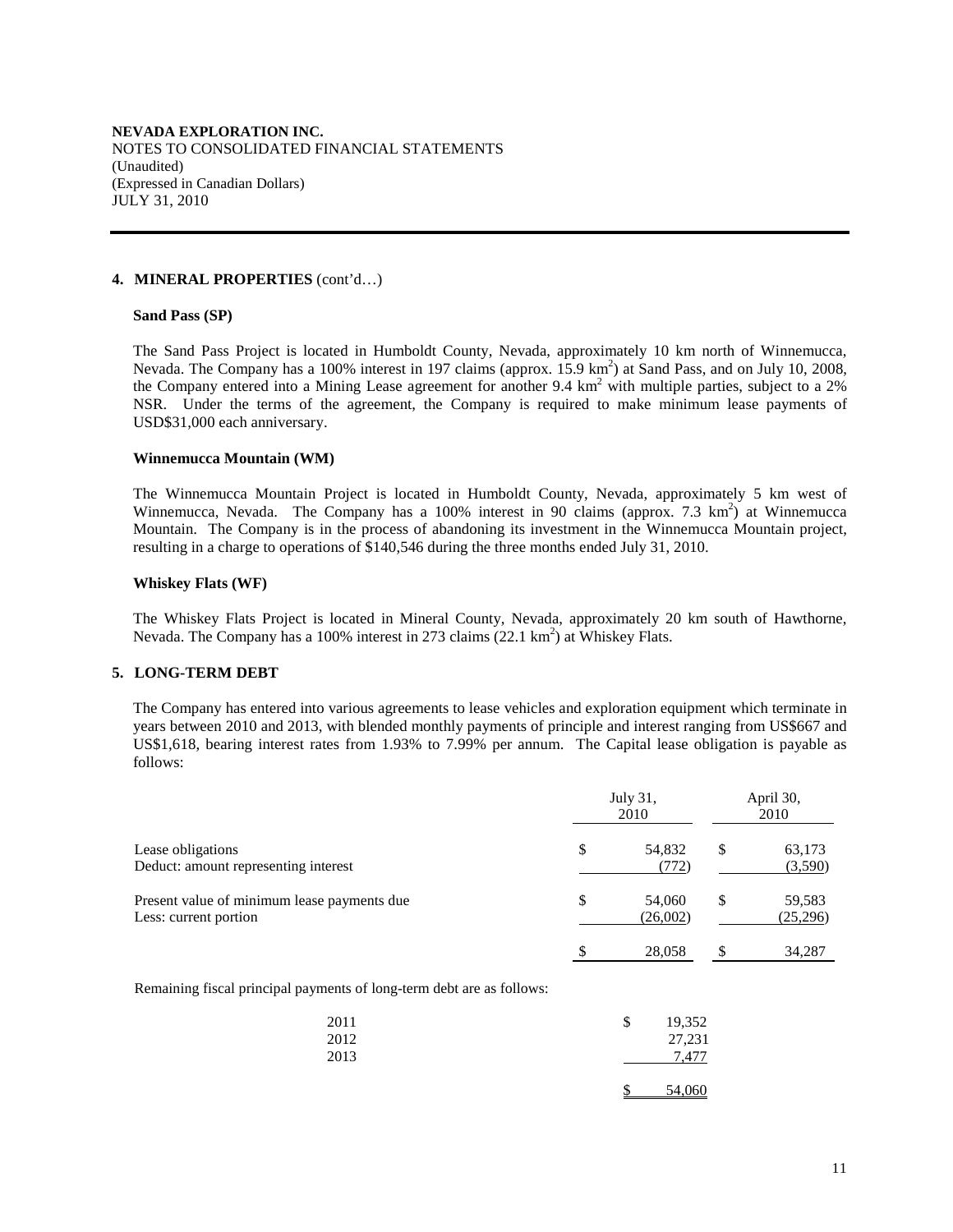## **6. CAPITAL STOCK AND CONTRIBUTED SURPLUS**

|                                                               | Number<br>of Shares | Share<br>Amount | Contributed<br>Surplus |   | Warrants   |
|---------------------------------------------------------------|---------------------|-----------------|------------------------|---|------------|
|                                                               |                     |                 |                        |   |            |
| Authorized                                                    |                     |                 |                        |   |            |
| Unlimited number of voting common shares without par<br>value |                     |                 |                        |   |            |
| Unlimited number of preferred shares with no par value        |                     |                 |                        |   |            |
| Balance as at April 30, 2009                                  | 59,029,104          | 9,674,536       | 3,050,863              |   | 278,743    |
| Private placements                                            | 23,737,673          | 1,568,413       |                        |   |            |
| Share issue costs - cash                                      |                     | (114, 529)      |                        |   |            |
| Share issue costs - warrants                                  |                     | (418,300)       |                        |   | 418,300    |
| Agent units                                                   | 50,000              | 6,200           |                        |   |            |
| Share issue $costs - agent$ units                             |                     | (6,200)         |                        |   |            |
| Share issue costs - agent warrants                            |                     | (32,500)        |                        |   | 32,500     |
| Shares for property                                           | 50,000              | 9,250           |                        |   |            |
| <b>Expired warrants</b>                                       |                     |                 | 278,743                |   | (278, 743) |
| Stock-based compensation                                      |                     |                 | 546,166                |   |            |
| Balance as at April 30, 2010                                  | 82,866,777          | 10,686,870      | 3,875,772              |   | 450,800    |
| Stock-based compensation                                      |                     |                 | 18,354                 |   |            |
| Balance as at July 31, 2010                                   | 82,866,777          | \$10,686,870    | 3,894,126<br>S.        | S | 450,800    |

#### **7. STOCK OPTIONS AND WARRANTS**

#### **Stock options**

The Company has a stock options plan under which it is authorized to grant options to executive officers and directors, employees and consultants enabling them to acquire up to 10% of the issued and outstanding common stock of the Company. Under the plan, the exercise price of each option equals the market price, minimum price or a discounted price of the Company's stock as calculated on the date of grant. The options can be granted for a maximum term of five years, and generally vest over a 3 year period.

During the period ended July 31, 2010, the Company:

- 1) granted Nil stock options (2009 Nil) resulting in stock-based compensation of \$Nil (2009 \$Nil) using the Black-Scholes Option Pricing model.
- 2) recorded a stock-based compensation expense of \$18,354 (2009 \$69,230) for options vested.

Option pricing models require the use of estimates and assumptions including the expected volatility. Changes in underlying assumptions can materially affect the fair value estimates.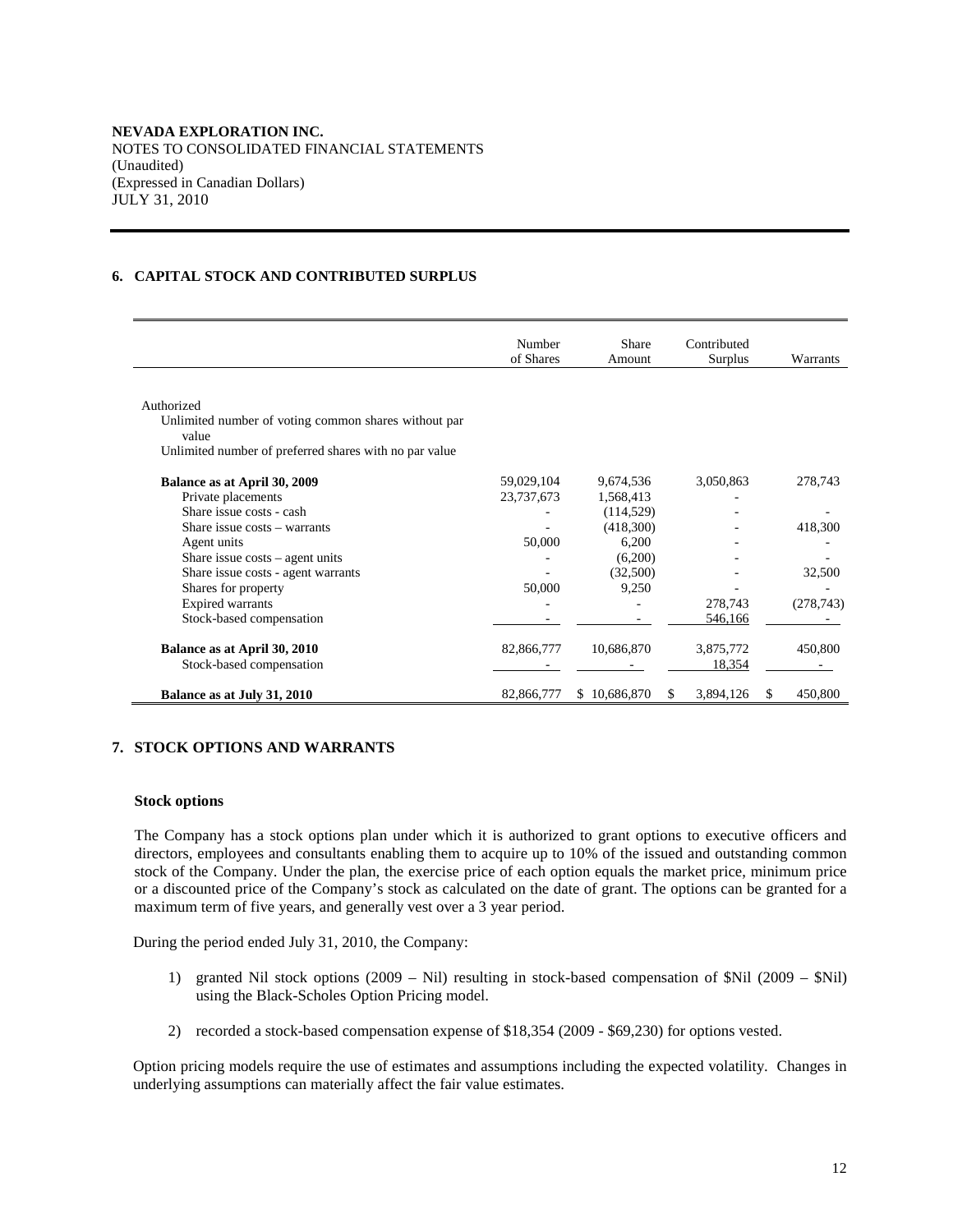**NEVADA EXPLORATION INC.**  NOTES TO CONSOLIDATED FINANCIAL STATEMENTS (Unaudited) (Expressed in Canadian Dollars) JULY 31, 2010

## **7. STOCK OPTIONS AND WARRANTS** (cont'd…)

 **Stock options** (cont'd….)

A summary of the Company's outstanding stock options is presented below.

|                                                                                   | Number<br>of Options                                            | Weighted Average<br><b>Exercise Price</b> |
|-----------------------------------------------------------------------------------|-----------------------------------------------------------------|-------------------------------------------|
|                                                                                   |                                                                 |                                           |
| Balance, April 30, 2009<br>Granted/vesting<br>Forfeited<br>Re-priced<br>Re-priced | 3,050,000<br>1,900,000<br>(300,000)<br>(1,550,000)<br>1.550.000 | 0.83<br>0.16<br>0.98<br>0.86<br>0.15      |
| Balance, April 30, 2010 and July 31, 2010                                         | 4,650,000                                                       | \$<br>0.31                                |
|                                                                                   |                                                                 |                                           |
| Number of options currently exercisable                                           | 4,266,667                                                       | \$<br>0.31                                |

## **Warrants**

A summary of the Company's outstanding warrants is presented below.

|                                           | Number<br>of Warrants | Weighted Average<br><b>Exercise Price</b> |
|-------------------------------------------|-----------------------|-------------------------------------------|
|                                           |                       |                                           |
| Balance, April 30, 2009                   | 905,000               | 1.50                                      |
| Granted                                   | 12,329,037            | 0.12                                      |
| Expired                                   | (905,000)             | 1.50                                      |
|                                           |                       |                                           |
| Balance, April 30, 2010 and July 31, 2010 | 12,329,037            | \$<br>0.12                                |
|                                           |                       |                                           |
|                                           |                       |                                           |
| Number of warrants currently exercisable  | 12,329,037            | \$<br>0.12                                |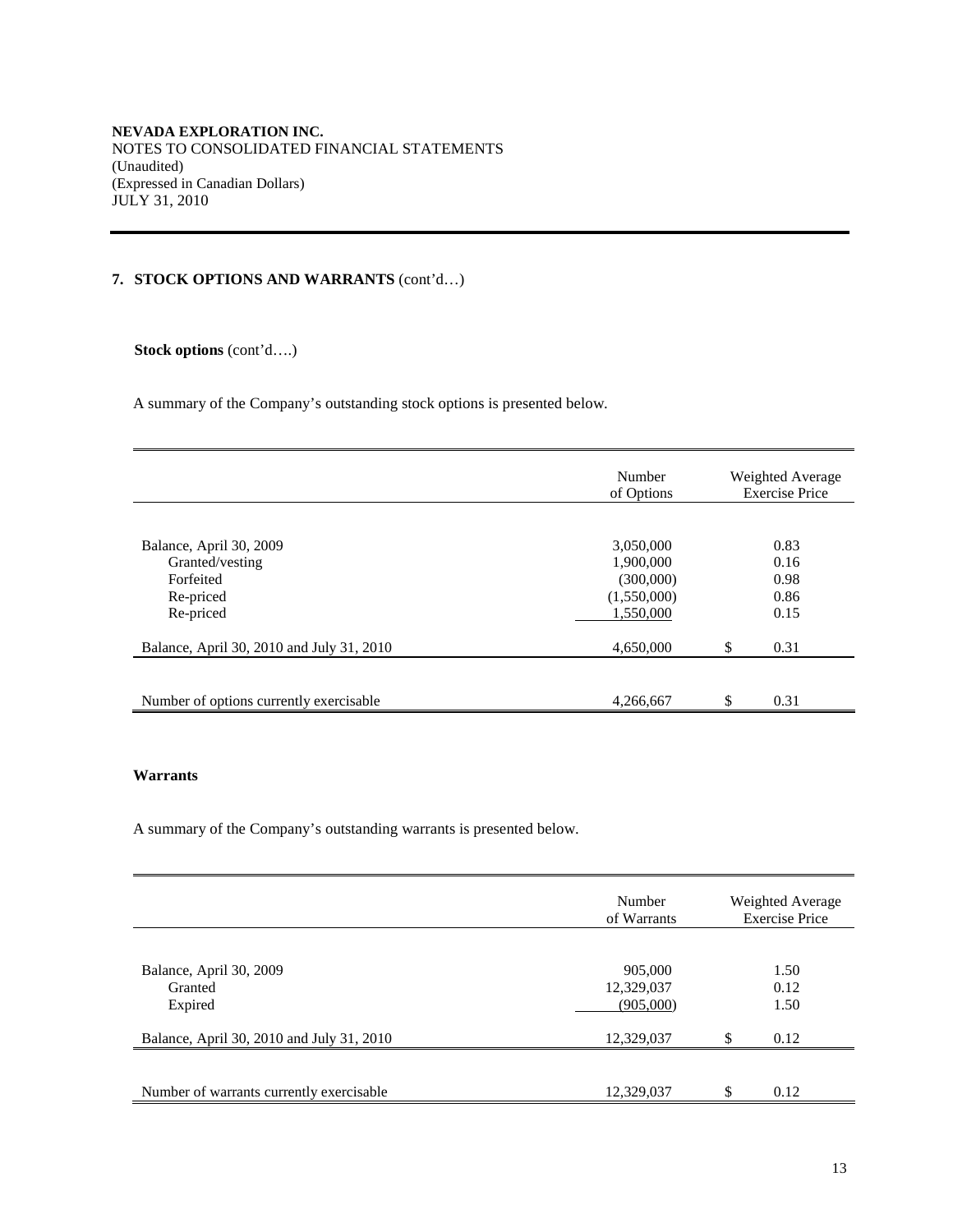### **7. STOCK OPTIONS AND WARRANTS** (cont'd…)

The following incentive stock options and share purchase warrants were outstanding as at July 31, 2010:

|                      | Number<br>of shares | Exercise<br>price | Expiry date        |
|----------------------|---------------------|-------------------|--------------------|
| <b>Stock options</b> | 200,000             | \$<br>0.60        | March 9, 2012      |
|                      | 400,000             | 0.15              | March 9, 2012      |
|                      | 500,000             | 0.60              | April 23, 2011     |
|                      | 150,000             | 0.95              | June 8, 2012       |
|                      | 200,000             | 0.15              | June 8, 2012       |
|                      | 150,000             | 1.00              | June 11, 2012      |
|                      | 200,000             | 1.00              | March 4, 2013      |
|                      | 750,000             | 0.15              | March 4, 2013      |
|                      | 200,000             | 0.15              | June 13, 2013      |
|                      | 1,300,000           | 0.16              | September 30, 2014 |
|                      | 600,000             | 0.17              | November 17, 2014  |
| Warrants             |                     |                   |                    |
|                      | 4,019,481           | 0.10              | August 20, 2011    |
|                      | $6,639,356$ (i)     | 0.10              | September 2, 2011  |
|                      | 1,670,200<br>(ii)   | 0.22              | May 19, 2011       |

- (i) includes 161,000 agent warrants
- (ii) includes 299,200 agent warrants, 25,000 agent warrants included in this total related to 50,000 broker units (which are currently unexercised)

## **8. RELATED PARTY TRANSACTIONS**

During the period ended July 31, 2010, the Company:

- i) paid or accrued \$89,028 (USD\$85,500) (2009 \$68,171 (USD\$60,000)) in management fees, recorded as salaries, to officers and directors of the Company.
- ii) paid or accrued \$14,000 (2009 \$Nil) in professional fees to a firm in which an officer and director of the Company is a partner.

As at July 31, 2010:

- i) loans receivable include an amount of \$98,475 (April 30, 2010 \$96,077) receivable from two officers and directors of the Company. The loans receivable are guaranteed by 2,100,000 common shares of the Company that are currently being held in trust. To date loans receivable includes interest of approximately \$27,050.
- ii) accounts payable and accrued liabilities included:
	- a) an amount of \$29,000 due to a firm in which an officer and director of the company is a partner.
	- b) An amount of \$87,540 (USD\$84,071) due to officers and directors of the company for salary payable.

These transactions were in the normal course of operations and were measured at the exchange value, which represented the amount of consideration established and agreed to by the related parties.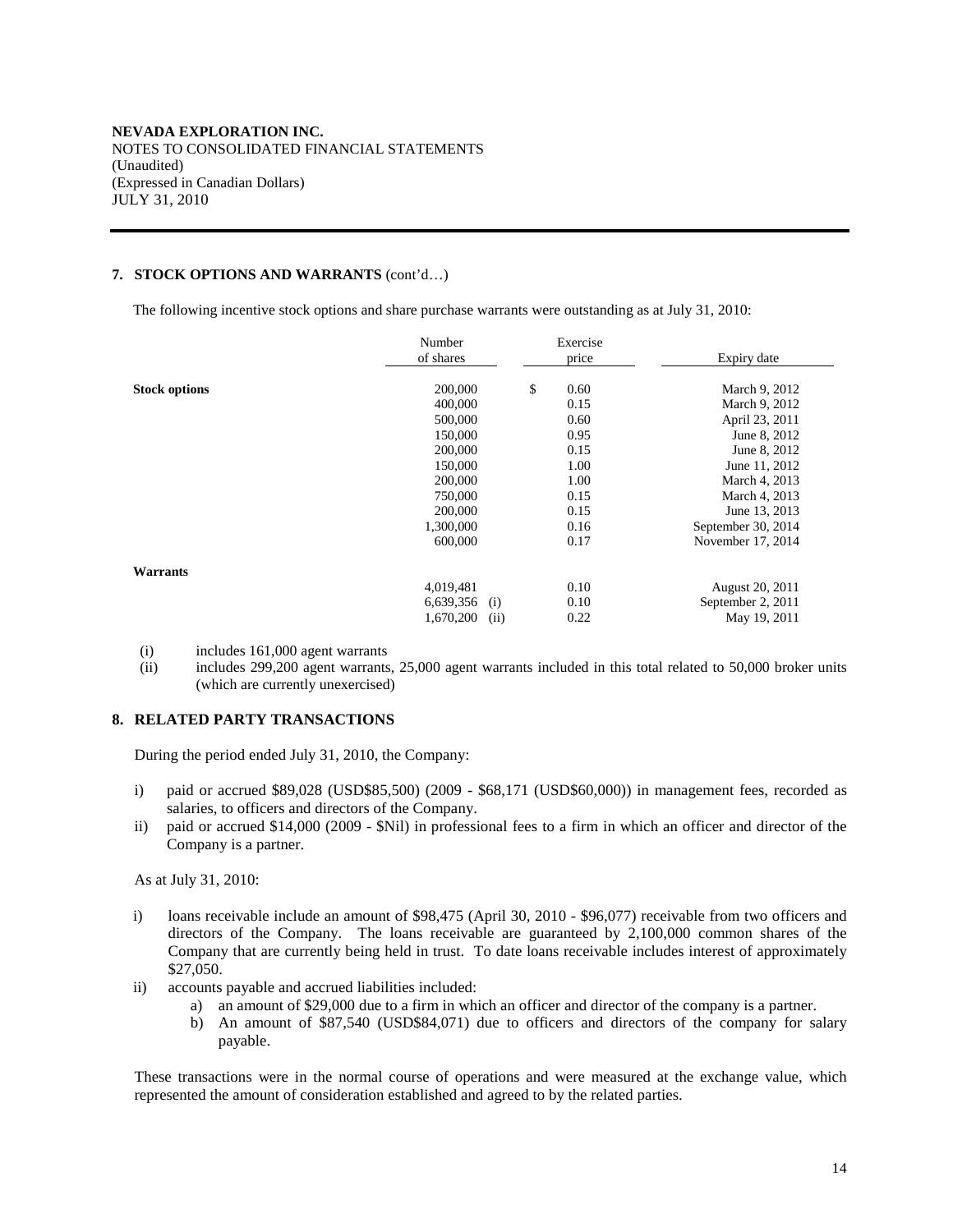### **9. COMMITMENTS**

a) The Company has entered into a lease agreement for premises expiring on November 30, 2012. The future minimum lease payments, by fiscal year are as follows:

|      | USD\$        | CAD\$   |  |  |
|------|--------------|---------|--|--|
| 2011 | 67,000<br>\$ | 69,000  |  |  |
| 2012 | 90,000       | 93,000  |  |  |
| 2013 | 54,000       | 56,000  |  |  |
|      | 211,000      | 218,000 |  |  |

b) The Company has various commitments relating to its mineral properties as disclosed in note 4.

### **10. FINANCIAL INSTRUMENTS**

#### *RISK MANAGEMENT POLICIES*

The Company is exposed to risk due to the nature of its financial instruments. Risk management is the responsibility of management and the Company did not use derivative instruments.

#### *FAIR VALUE*

The Company estimates the fair value of its financial instruments based on current interest rates, market value and pricing of financial instruments with comparable terms. Unless otherwise indicated, the carrying value of these financial instruments approximates their fair market value because of the near maturity of those instruments.

As at July 31, 2010 and April 30, 2010, the carrying amount of current financial assets and liabilities approximated the fair value because of the near maturity of those instruments and the carrying value of term deposits and the long-term debt is considered to approximate fair value since it bears interest at current rates for similar types of borrowing arrangements or investments.

Financial instruments measured at fair value on the balance sheet are summarized in levels of fair value hierarchy as follows:

|                                     | Level 1 | Level 2                  | Level 3                  |
|-------------------------------------|---------|--------------------------|--------------------------|
| Assets<br>Cash and cash equivalents | 65,610  | $\overline{\phantom{0}}$ | $\overline{\phantom{0}}$ |

### *CREDIT RISK AND INTEREST RATE RISK*

It is management's opinion that the Company is not exposed to significant interest or credit risk arising from its financial instruments.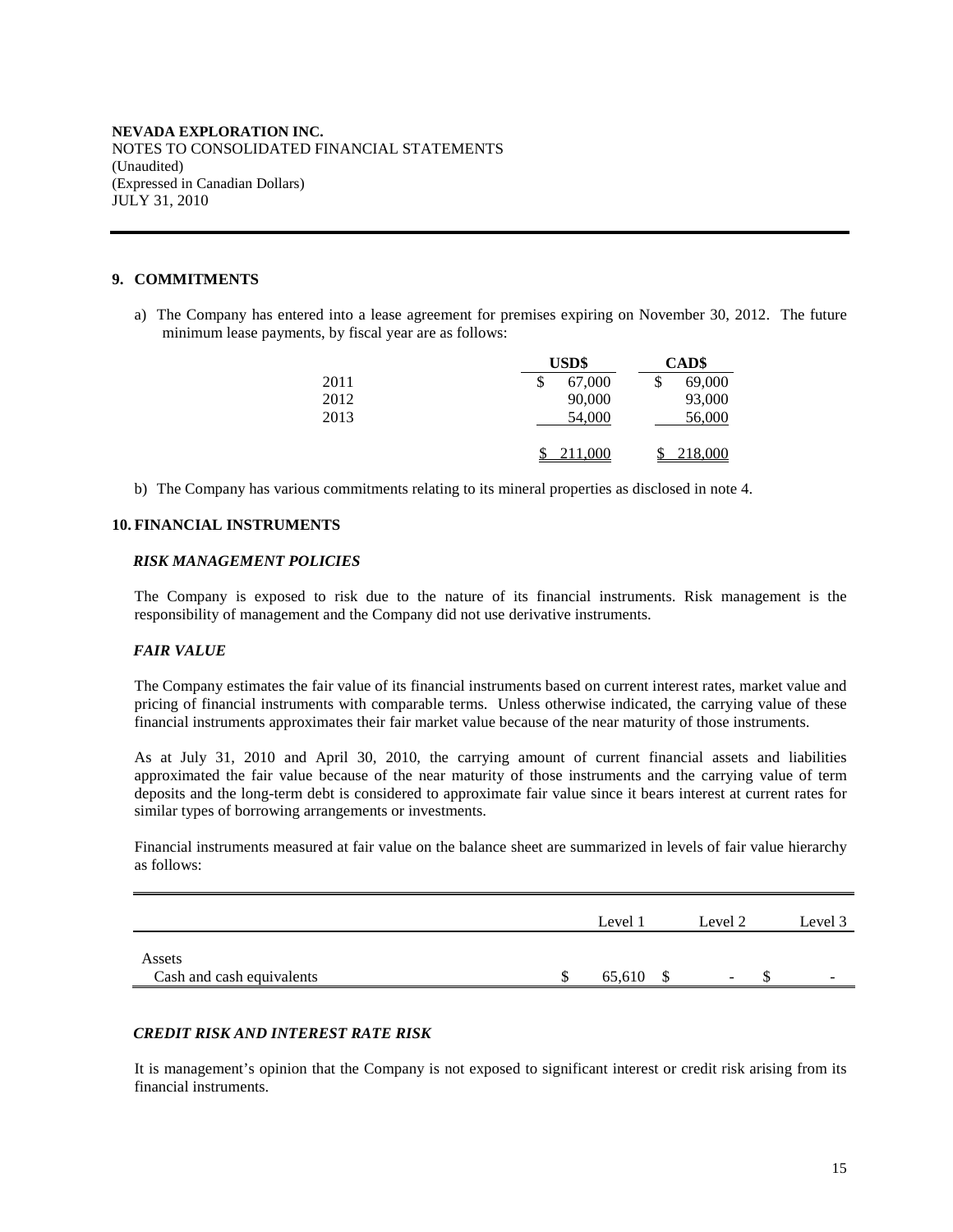#### **10. FINANCIAL INSTRUMENTS** (cont'd…)

#### *LIQUIDITY RISK*

Liquidity risk is the risk that the Company will not be able to meet its financial obligations as they fall due. The Company manages liquidity risk through the management of its capital structure and financial leverage, as outlined in Note 11 ("Capital Disclosures"). It also manages liquidity risk by continuously monitoring actual and projected cash flows. The Board of Directors reviews and approves the Company's operating and capital budgets, as well as any material transactions out of the normal course of business.

As at July 31, 2010, the Company was holding cash of \$65,610 and current liabilities of \$190,312 as a result of the limited cash the Company is exposed to liquidity risk and is reliant on the Company's ability to complete and equity financing.

### *FOREIGN EXCHANGE*

The Company is exposed to financial risk arising from fluctuations in foreign exchange rates and the degree of volatility of these rates. A significant portion of the Company's expenses is denominated in US dollars. Consequently, certain assets, liabilities and operating expenses are exposed to currency fluctuations. The Company does not use derivative instruments to reduce its exposure to foreign currency risk.

At July 31, 2010, the Company is exposed to currency risk through the following assets and liabilities denominated in US dollars:

|                                          | \$US      |
|------------------------------------------|-----------|
|                                          |           |
| Cash and cash equivalents                | 74.116    |
| Accounts receivable                      | 47.450    |
| Loans receivable                         | 104.180   |
| Prepaid expenses and other               | 7.378     |
| Deposits and bonds                       | 89.900    |
| Accounts payable and accrued liabilities | (118,011) |
| Long term debt                           | (52, 572) |

#### *NET EXPOSURE*

Based on the above net exposures as at July 31, 2010, and assuming that all other variables remain constant, a 10% change in the value of the US dollar against the Canadian dollar would result in an increase/decrease of \$5,516 in the loss from operations.

#### **11. CAPITAL DISCLOSURES**

The Company's objectives when managing capital are: to safeguard its ability to continue as a going concern; and, to have sufficient capital to be able to fund the exploration and development of its mineral properties and acquisition of other mineral resources, for the benefit of its shareholders.